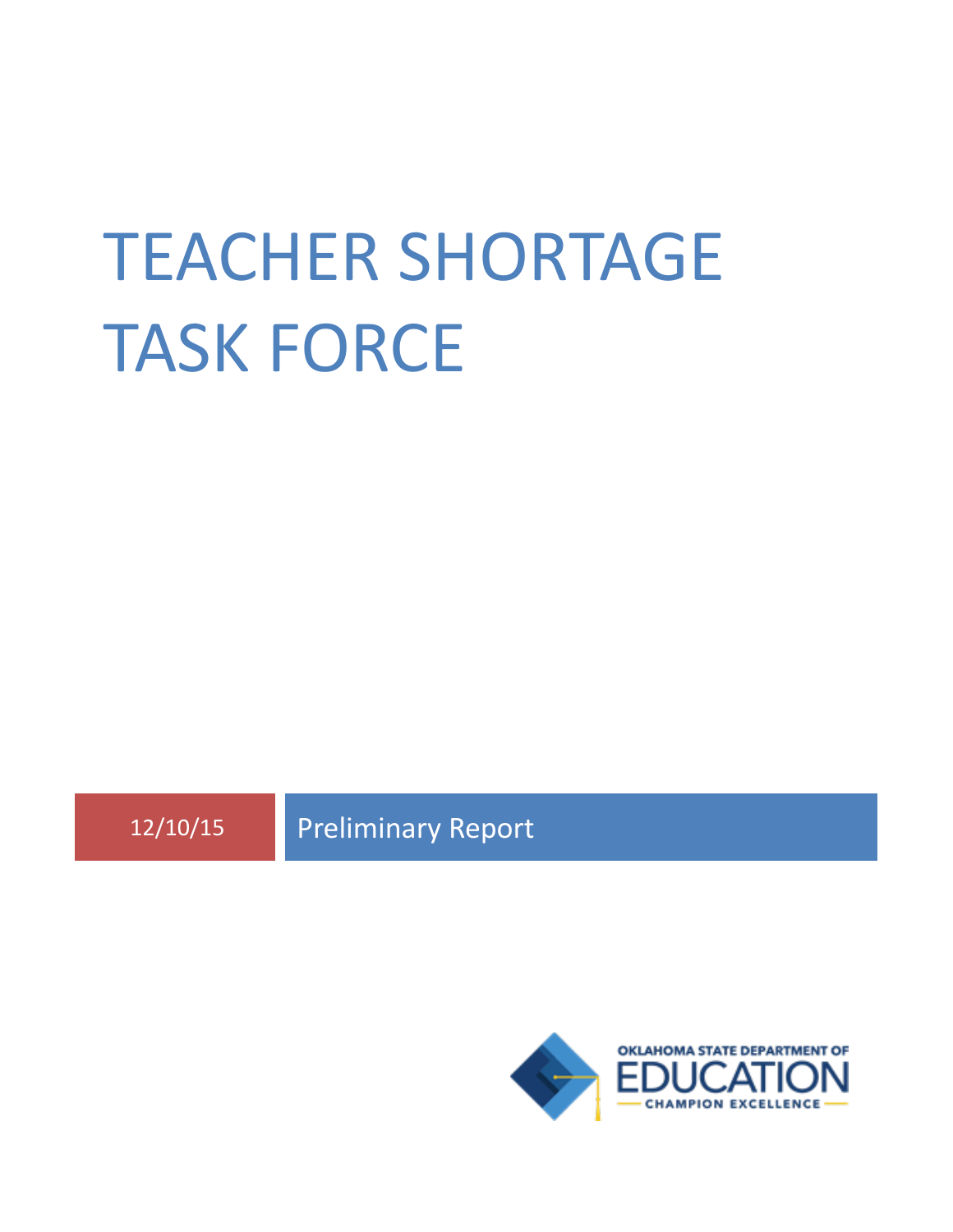# Teacher Shortage Task Force

# **P R E L I M I N A R Y R E P O R T**

# **INTRODUCTION**

In order to address an enormous and historic challenge, the Oklahoma State Department of Education (OSDE) formed a task force to identify and recommend successful strategies for curbing the statewide teacher shortage crisis. Members of the task force include legislators, OSDE staff, educators, business leaders, teacher organizations, education advocacy groups and other community-based stakeholders.

At the initial meeting of the task force in September 2015, the state's teacher shortage was discussed with the intention of identifying actionable strategies and solutions as well as discussion of how to recast teaching as an honorable and prestigious profession.

As expressed by task force members, an increase in teacher compensation was central to the short and long term challenges of Oklahoma's teacher shortage. While not included as a recommendation in this report, support in arriving at a solution to address teacher compensation was voiced, including support for Superintendent Hofmeister's #OKhigh5 plan.

*"OKLAHOMA'S CRITICAL TEACHER SHORTAGE IS WELL DOCUMENTED. IT'S TIME TO STOP TALKING ABOUT THE PROBLEM ALONE AND START OFFERING REAL SOLUTIONS. BY APPLYING THEIR OWN KNOWLEDGE, RESEARCHING SUCCESSFUL STRATEGIES AND ASSESSING THE EFFECTIVENESS OF PROPOSED SOLUTIONS IN ACTION, THE VOLUNTEERS ON THIS TASK FORCE UNDOUBTEDLY WILL HELP CREATE THE HIGH-QUALITY CLASSROOMS OUR SCHOOLCHILDREN DESERVE."*

*-STATE SUPERINTENDENT OF PUBLIC INSTRUCTION JOY HOFMEISTER*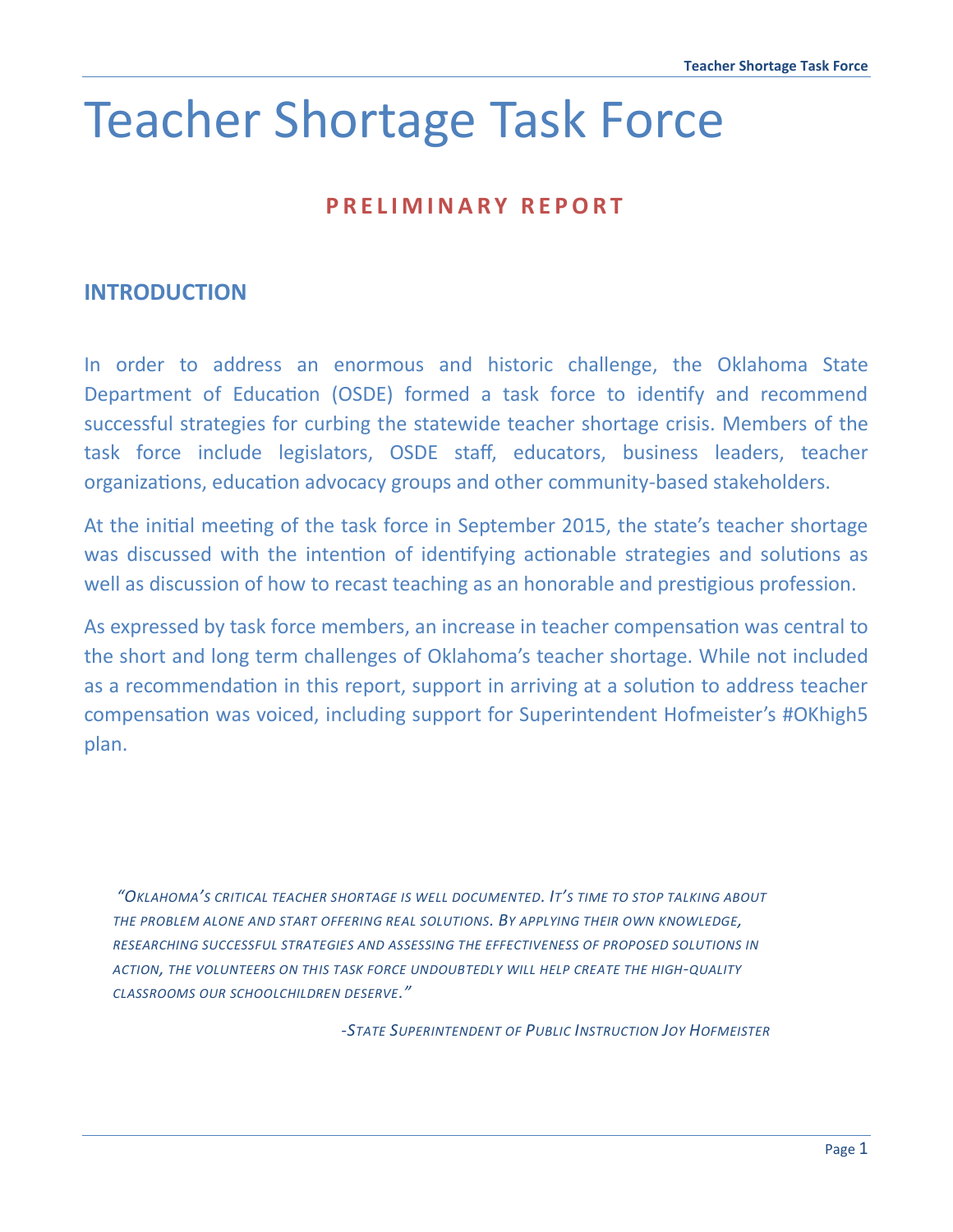# **WORKING GROUPS**

At the September 2015 task force meeting, three working groups were quickly assembled:

- 1. Legislative/Regulatory
- 2. Community
- 3. Internal SDE/State Board

OSDE acknowledges, with sincere gratitude, the task force members who volunteered in these three working groups. The below table is a list of the entire task force with the indication of working group participation.

| <b>NAME</b>              | <b>AFFILIATION</b>                       | <b>WORKING GROUP</b> |
|--------------------------|------------------------------------------|----------------------|
| <b>Phyllis Hudecki</b>   | <b>OBEC</b>                              | $\mathbf{1}$         |
| <b>Phil Wood</b>         | <b>Terracon Geotechnical Consultants</b> | $\overline{2}$       |
| <b>Steve Hendrickson</b> | <b>Boeing</b>                            | $\overline{1}$       |
| <b>Chris Hammes</b>      | Integris                                 |                      |
| <b>Pete Delaney</b>      | <b>OGE</b>                               | $\overline{2}$       |
| <b>Jeff Moen</b>         | <b>Noble Foundation</b>                  |                      |
| <b>Steve Hahn</b>        | <b>ATT</b>                               |                      |
| <b>John Reid</b>         | <b>Business Roundtable</b>               |                      |
| <b>Chuck Mills</b>       | <b>Mills Machinery</b>                   | $\overline{2}$       |
| <b>Angela Monson</b>     | <b>OU Health Sciences Center</b>         | $\overline{2}$       |
| <b>Steven Prescott</b>   | <b>OMRF</b>                              |                      |
| <b>Jennifer Monies</b>   | <b>Oklahoma Educated Workforce</b>       |                      |
|                          | Initiative                               |                      |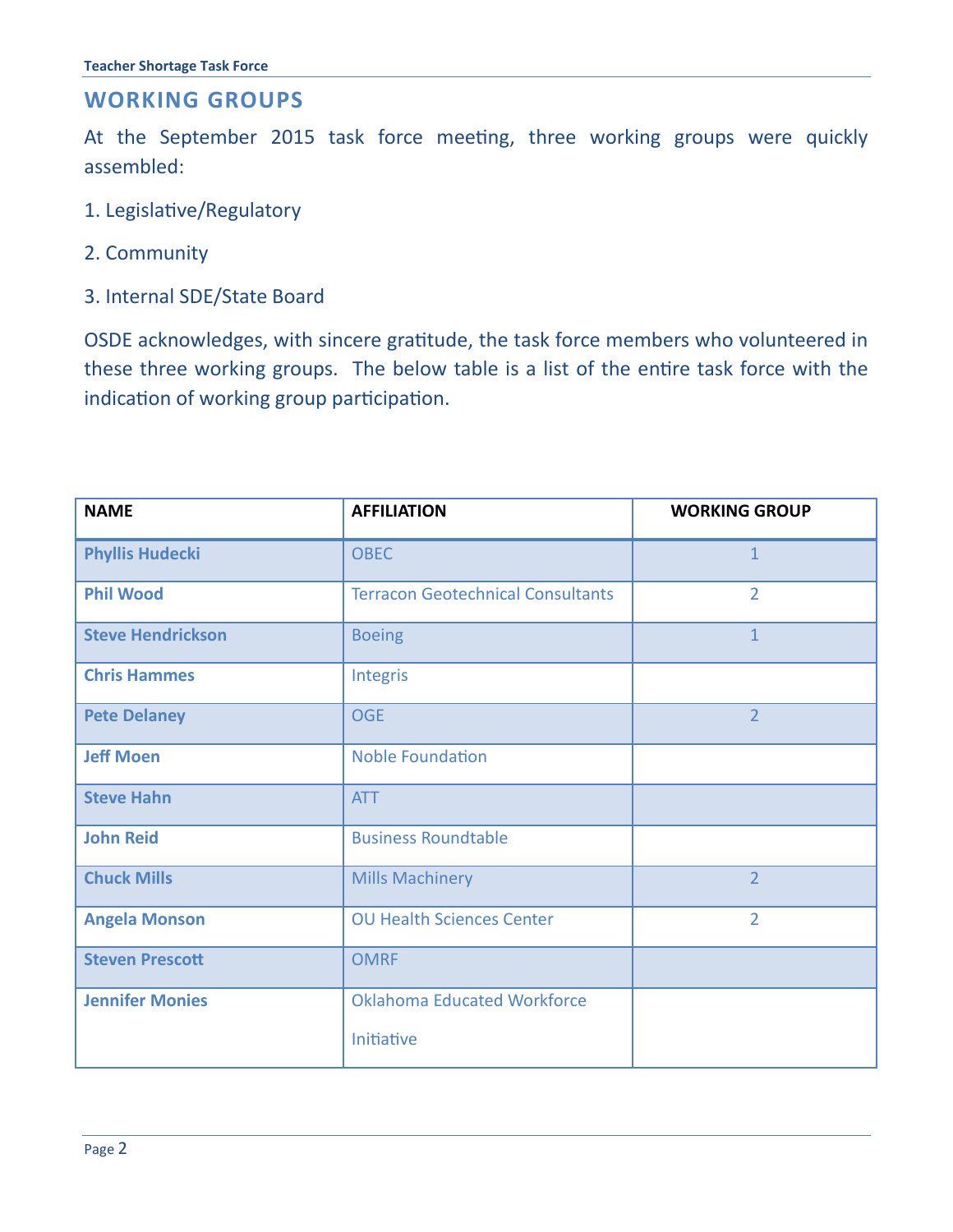| <b>David Blatt</b>           | <b>Oklahoma Policy Council</b>                   |                |
|------------------------------|--------------------------------------------------|----------------|
| <b>Nancy Anthony</b>         | <b>OKC Community Foundation</b>                  |                |
| <b>Phil Lakin</b>            | <b>Tulsa Community Foundation</b>                |                |
| <b>Sara Roberts</b>          | <b>Inasmuch Foundation</b>                       | 1, 2           |
| <b>Randee Charney</b>        | <b>Schusterman Foundation</b>                    | $\mathbf{1}$   |
| <b>Jonathan Small</b>        | <b>OCPA</b>                                      |                |
| <b>Randy Ross</b>            | Mayor, Choctaw (2014 Okla. Mayor<br>of the Year) |                |
| <b>Gary Jones</b>            | <b>State Auditor and Inspector</b>               | $\mathbf{1}$   |
| <b>Senator John Ford</b>     | <b>State Senate</b>                              | $\mathbf{1}$   |
| <b>Senator Jason Smalley</b> | <b>State Senate</b>                              | 1, 3           |
| <b>Rep. Ann Coody</b>        | <b>State House</b>                               | $\overline{1}$ |
| <b>Rep. Michael Rogers</b>   | <b>State House</b>                               |                |
| <b>Rep. Jason Nelson</b>     | <b>State House</b>                               | $\mathbf{1}$   |
| <b>Rep. Jadine Nollan</b>    | <b>State House</b>                               | 1              |
| <b>Rep. Earl Sears</b>       | <b>State House</b>                               |                |
| <b>Rep. Donnie Condit</b>    | <b>State House</b>                               | $\mathbf{1}$   |
| <b>Rep. Ed. Cannaday</b>     | <b>State House</b>                               | $\mathbf{1}$   |
| <b>Andrea Kearney</b>        | Sr. Fiscal Policy Analyst, State House           | $\mathbf{1}$   |
| <b>Brian Paschal</b>         | <b>Tulsa Chamber</b>                             | 1, 3           |
| <b>Drew Dugan</b>            | <b>OKC Chamber</b>                               | 1, 2           |
| <b>Debra Welch</b>           | <b>Lawton Chamber</b>                            | 1, 2           |
| <b>Col. Nate Slate</b>       | <b>Northrop Grumman</b>                          |                |
| <b>Goldie Thompson</b>       | <b>Regents for Higher Education</b>              | 1, 2, 3        |
| <b>Melissa Michie</b>        | <b>Regents for Higher Education</b>              | 3              |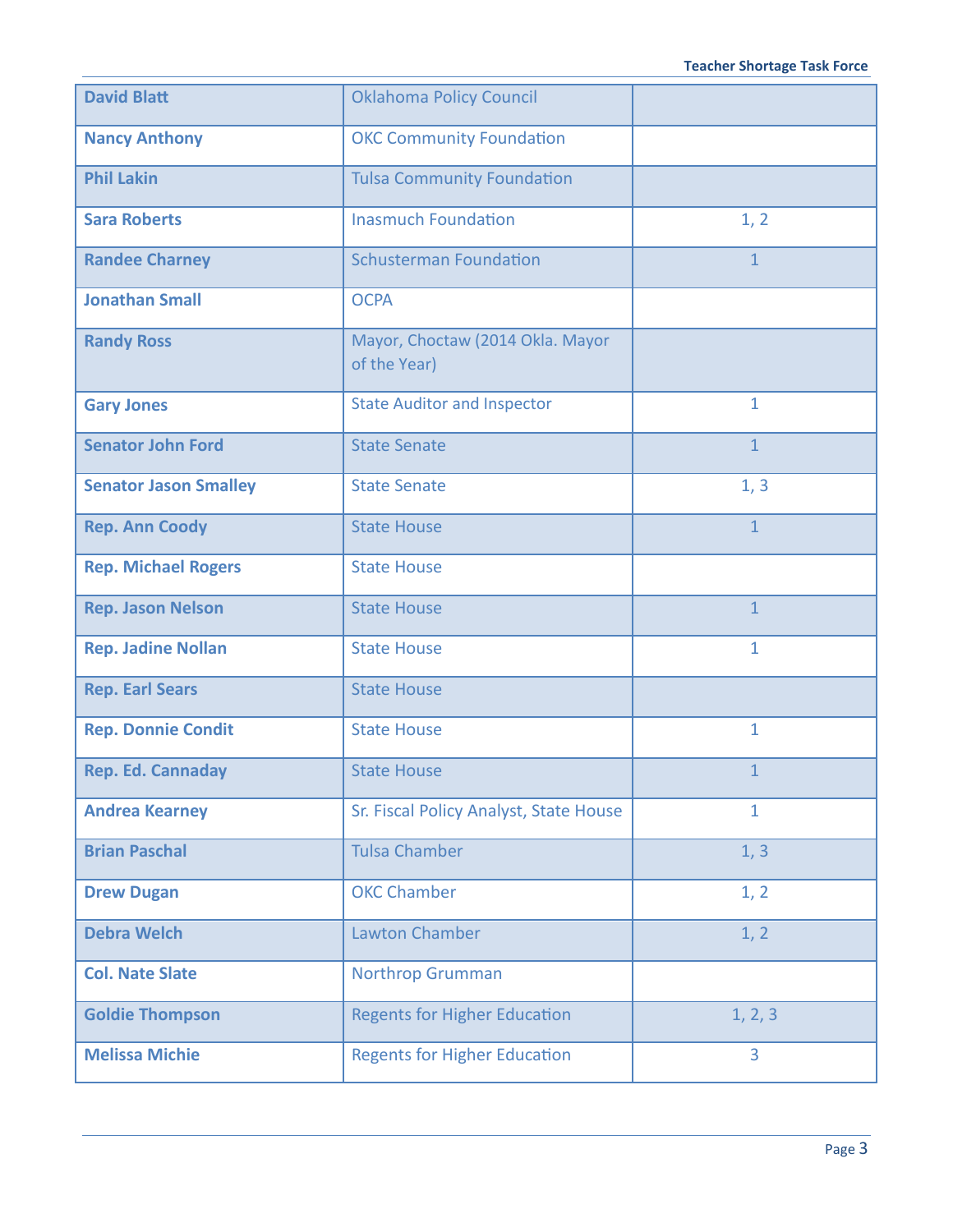#### **Teacher Shortage Task Force**

| <b>Jake Yunker</b>        | Governor's office                             |                |
|---------------------------|-----------------------------------------------|----------------|
| <b>Sherry Labyer</b>      | <b>OEQA</b>                                   | 1, 2, 3        |
| <b>Debbie Landry</b>      | <b>OACTE</b>                                  | 1, 3           |
| <b>Sheridan McCaffree</b> | <b>RUSO</b>                                   | $\overline{3}$ |
| <b>Pam Deering</b>        | <b>CCOSA</b>                                  | $\overline{3}$ |
| <b>Ryan Owens</b>         | <b>CCOSA</b>                                  | $\mathbf{1}$   |
| <b>Sandra Park</b>        | <b>USSA</b>                                   | $\overline{1}$ |
| <b>Shawn Hime</b>         | <b>OSSBA</b>                                  | $\mathbf{1}$   |
| <b>Tom Spencer</b>        | <b>Teacher Retirement System</b>              |                |
| <b>Susan McCalmont</b>    | <b>Creative Oklahoma</b>                      | $\overline{2}$ |
| <b>Wade Blevins</b>       | <b>Cherokee Nation</b>                        |                |
| <b>Lynne Chatfield</b>    | <b>Chickasaw Nation</b>                       | $\overline{2}$ |
| <b>Joan Korenblit</b>     | <b>Respect Diversity Foundation</b>           |                |
| <b>Russell Perry</b>      | <b>Black Chronicle</b>                        |                |
| <b>Raul Font</b>          | <b>Latino Community Development</b><br>Agency |                |
| <b>Bill Hickman</b>       | <b>Hickman Law Group</b>                      | $\overline{2}$ |
| <b>Alex Cameron</b>       | Anchor/Reporter, News9                        | $\overline{2}$ |
| <b>Russ Florence</b>      | President, Schnake Turnbo Frank PR            | $\overline{2}$ |
| <b>Kym Koch Thompson</b>  | <b>Koch Communications</b>                    | $\overline{2}$ |
| <b>Tracey Zeeck</b>       | <b>Bumbershoot PR</b>                         | $\overline{2}$ |
| <b>Brian Winkeler</b>     | <b>Robot House Creative</b>                   | $\overline{2}$ |
| <b>Debbie Anglin</b>      | <b>Anglin PR</b>                              | $\overline{2}$ |
| Lori Johnson              | <b>Anglin PR</b>                              | $\overline{2}$ |
| <b>Katherine Bishop</b>   | <b>OEA</b>                                    | 1, 2, 3        |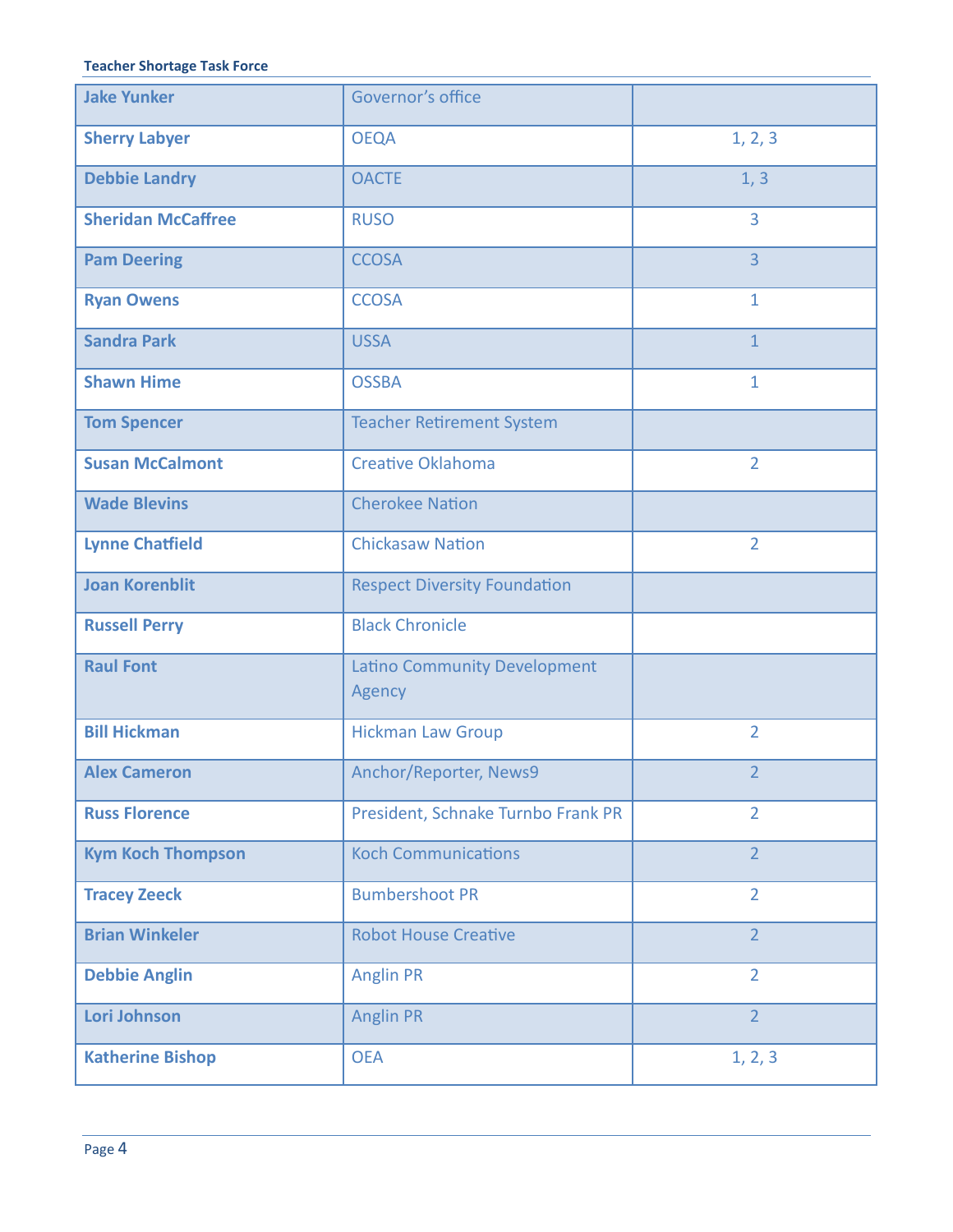| <b>Ginger Tinney</b>   | <b>POE</b>                                                        | 1, 3           |
|------------------------|-------------------------------------------------------------------|----------------|
| <b>Julie Coshow</b>    | <b>POE</b>                                                        | $\overline{2}$ |
| <b>Mary Best</b>       | <b>AFT</b>                                                        |                |
| <b>Phil Gover</b>      | <b>Teach For America</b>                                          | 2, 3           |
| <b>Derald Glover</b>   | Superintendent, Fort Gibson                                       | $\mathbf{1}$   |
| <b>Robert Romines</b>  | Superintendent, Moore                                             | $\mathbf{1}$   |
| <b>Craig McVay</b>     | Superintendent, El Reno Public<br><b>Schools</b>                  | 1, 2, 3        |
| <b>Randy Decker</b>    | Chief HR Officer, Edmond Public<br><b>Schools</b>                 | $\overline{2}$ |
| <b>April Grace</b>     | <b>Assistant Superintendent HR,</b><br><b>Putnam City</b>         | $\overline{1}$ |
| <b>Bradley Eddy</b>    | Director pf Certified Talent, Tulsa<br><b>Public Schools</b>      | $\overline{3}$ |
| <b>Shannon Freeman</b> | <b>Director of Recruitment, OKCPS</b>                             | $\overline{3}$ |
| <b>Dana House</b>      | Principal, Rattan                                                 | $\mathbf{1}$   |
| <b>Clay McDonald</b>   | Principal, Piedmont                                               | 1, 2, 3        |
| <b>Leslie Frazier</b>  | Principal, Coweta                                                 | $\overline{2}$ |
| <b>Curtis Green</b>    | <b>Assistant Principal, Broken Arrow</b><br><b>Public Schools</b> | 1, 2           |
| <b>Ben Harris</b>      | Founder, Epic Charter School                                      | 1, 2           |
| <b>Scot Trower</b>     | <b>Assistant Superintendent, Epic</b><br><b>Charter School</b>    | $\overline{3}$ |
| <b>Erin Barnes</b>     | Director of Teacher Support, Epic<br><b>Charter School</b>        | $\overline{2}$ |
| <b>Amber England</b>   | <b>Stand For Children</b>                                         |                |
| <b>Bill Price</b>      | <b>State Board of Education</b>                                   | 1, 2, 3        |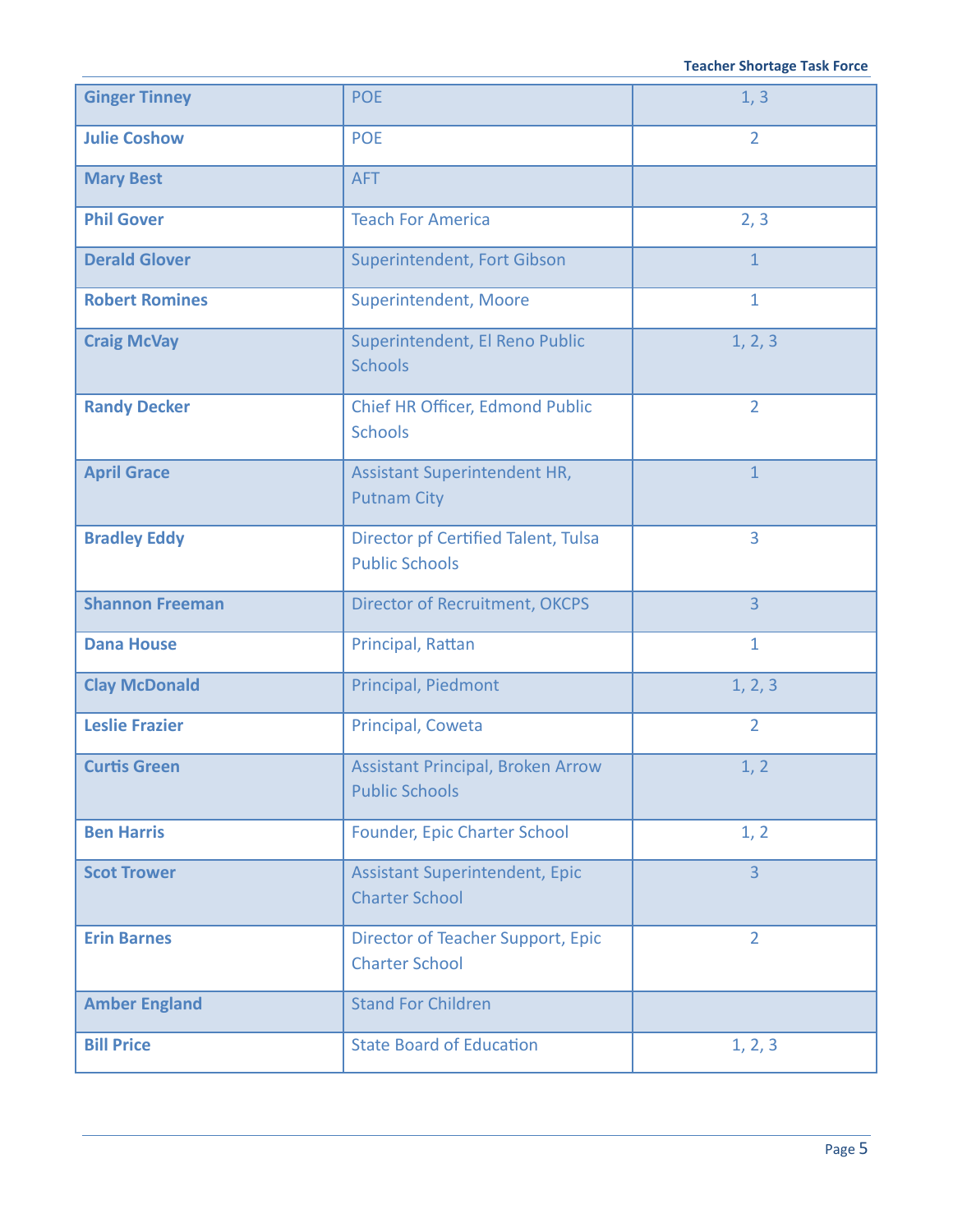#### **Teacher Shortage Task Force**

| <b>Cathy Franks</b>       | <b>State Board of Education</b>                                                    |                |
|---------------------------|------------------------------------------------------------------------------------|----------------|
| <b>Linda Reid</b>         | National Network State Teachers of<br>the Year                                     | 1, 3           |
| <b>Shawn Sheehan</b>      | 2016 Oklahoma Teacher of the Year                                                  | 1, 2           |
| <b>Teachers</b>           | 11 finalists of TOY                                                                |                |
| <b>Kimberly Paxson</b>    |                                                                                    | $\mathbf{1}$   |
| <b>Ryan Walters</b>       |                                                                                    | $\mathbf{1}$   |
| <b>Sharon Morgan</b>      |                                                                                    | $\mathbf{1}$   |
| <b>Jenniffer Calloway</b> |                                                                                    | 3              |
| <b>Eugene Earsom</b>      | <b>Retired Educator</b>                                                            | $\overline{2}$ |
| <b>Melanie Pealor</b>     | <b>Retired Educator</b>                                                            | 2, 3           |
| <b>Cheryl Jackson</b>     | <b>Retired Educator</b>                                                            | $\mathbf{1}$   |
| <b>Claudia Swisher</b>    | <b>Retired Educator</b>                                                            | 1, 3           |
| <b>Jim Machell</b>        | Dean, College of Education UCO                                                     | $\overline{2}$ |
| <b>Wendy Pharr</b>        | <b>Special Education Program Chair,</b><br><b>Northeastern State University</b>    | 1, 2           |
| <b>Joanie Gieger</b>      | Early Childhood Professor,<br>Oklahoma Christian University                        | 1, 3           |
| <b>Nancy Hector</b>       | <b>Coordinator of Clinical Experiences,</b><br><b>USAO</b>                         | 3              |
| <b>Stephoni Case</b>      | Director, Master of Arts Educational<br>Leadership, SNU                            | $\overline{3}$ |
| <b>Eleanor Goetzinger</b> | <b>Special Education Advocate</b>                                                  | 3              |
| <b>Joy Hofmeister</b>     | <b>State Superintendent of Public</b><br>Instruction                               |                |
| <b>Robyn Miller</b>       | <b>Deputy Superintendent, Educator</b><br><b>Effectiveness and Policy Research</b> | 1, 2, 3        |
| <b>Cindy Koss</b>         | <b>Deputy Superintendent for</b>                                                   | $\overline{3}$ |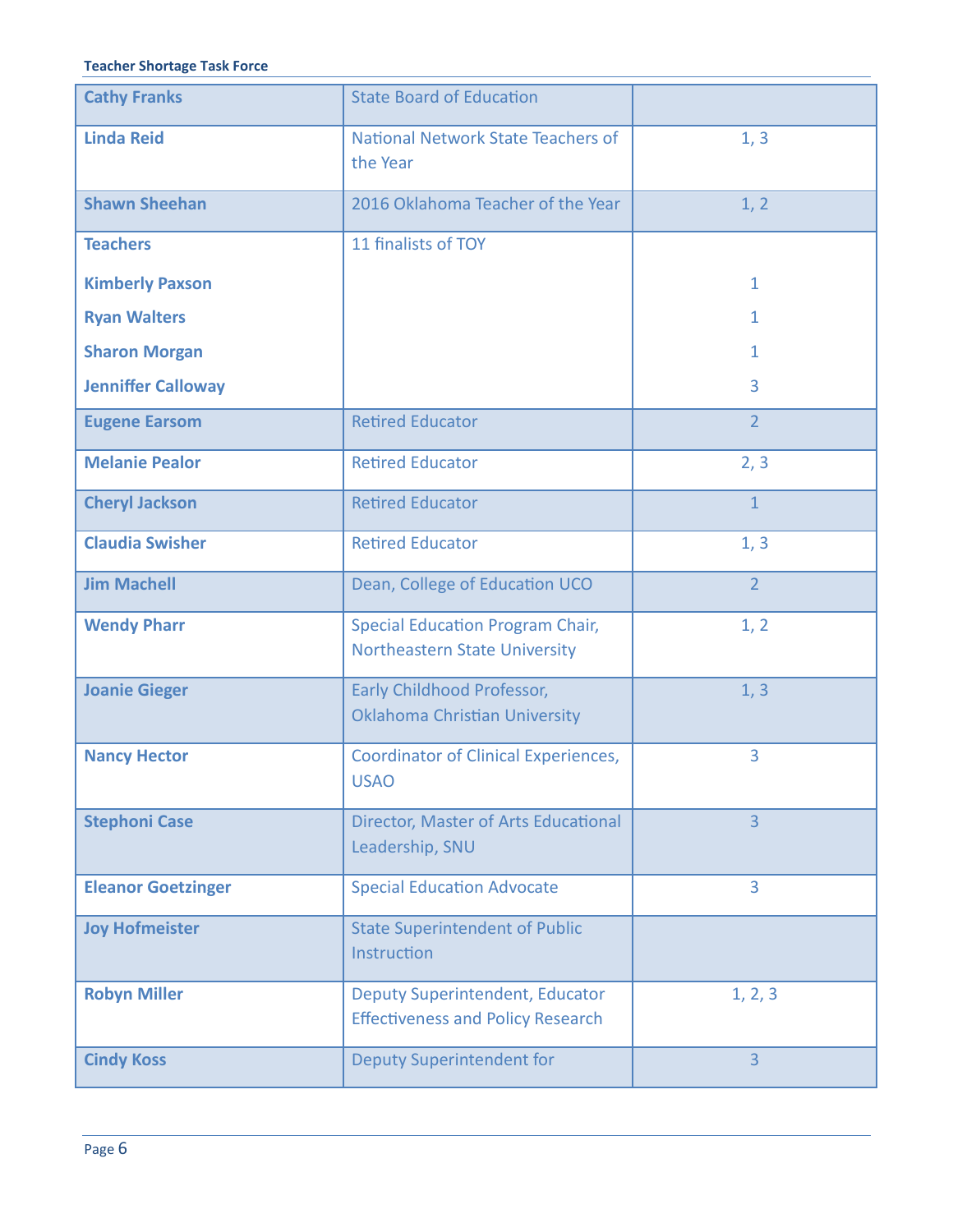|                         | <b>Academic Affairs and Planning</b>                      |                |
|-------------------------|-----------------------------------------------------------|----------------|
| <b>Heather Griswold</b> | Deputy Chief of Staff, SDE                                | $\overline{2}$ |
| <b>Jason Perez</b>      | <b>Executive Director, TLE - SDE</b>                      | 1, 2, 3        |
| <b>Jeff Smith</b>       | <b>Executive Director, Teacher</b><br>Certification, SDE  | 1, 3           |
| <b>David Kinney</b>     | <b>General Counsel, SDE</b>                               | $\overline{2}$ |
| <b>Desa Dawson</b>      | Director of World Languages, SDE                          | 3              |
| <b>Carolyn Thompson</b> | <b>Director of Government Affairs, SDE</b>                | 1, 2, 3        |
| <b>Brad Clark</b>       | <b>General Counsel, State Board of</b><br>Education       | 1, 2, 3        |
| <b>Lori Murphy</b>      | <b>Assistant General Counsel, SDE</b>                     | $\mathbf{1}$   |
| <b>Lynn Jones</b>       | Executive Director, Accreditation,<br><b>SDE</b>          | 3              |
| <b>Tricia Hansen</b>    | <b>Special Education Instructional</b><br>Specialist, SDE |                |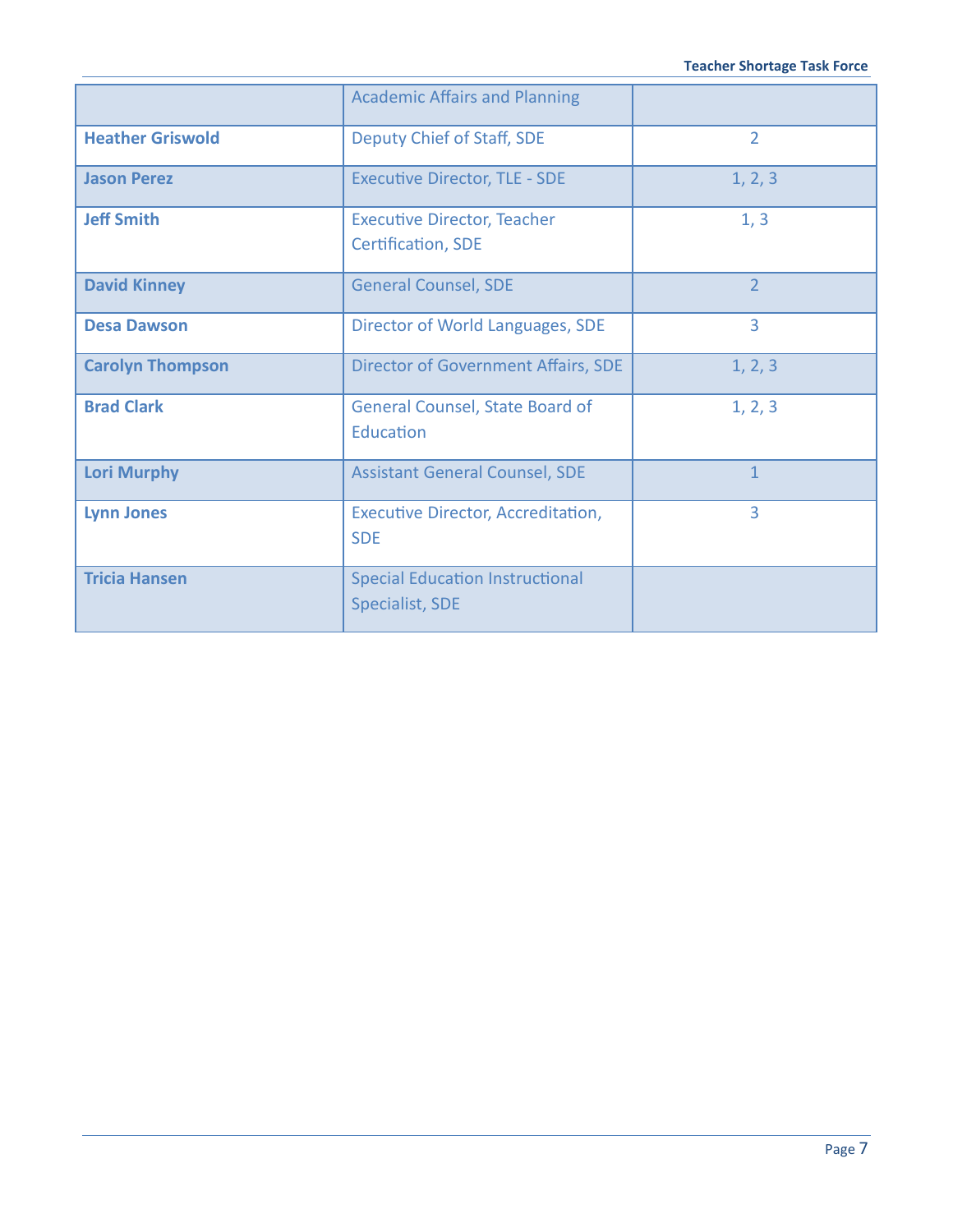The current recommendations from each working group are included at the end of this report. For the purpose of making legislative bill requests by the December 11, 2015 deadline, the preliminary list of legislative recommendations is included below.

# **SUPPORT TEACHERS**

#### **Legislative Recommendation #1 – Retired Teachers as Mentors**

In 2010, Oklahoma suspended what was a thriving teacher mentorship program that provided support and coaching to new teachers. In the 2014 legislative session, House Bill 2885 allowed for reinstatement of the program in a slightly different format as the Teacher Residency Program. From the chart below, taken from the Oklahoma Study of Educator Supply and Demand, one can see a correlation between the moratorium on this program and the increase in both those leaving the profession and those new to the profession. (Additional information on this chart may be found on pages 56-57 of the study).



**Exhibit 31. Mobility Trends Before and After the Teacher Residency Program Moratorium**

While it will be beneficial to have this program back in place, finding mentors is a struggle for many schools. In fact, under the previous program, mentors were paid a stipend for their service. For the 2015-2016 school year, funding identified within the State Department of Education will support the program, but stipends will not be able to be paid to mentors. In order to expand the capacity of the program, the State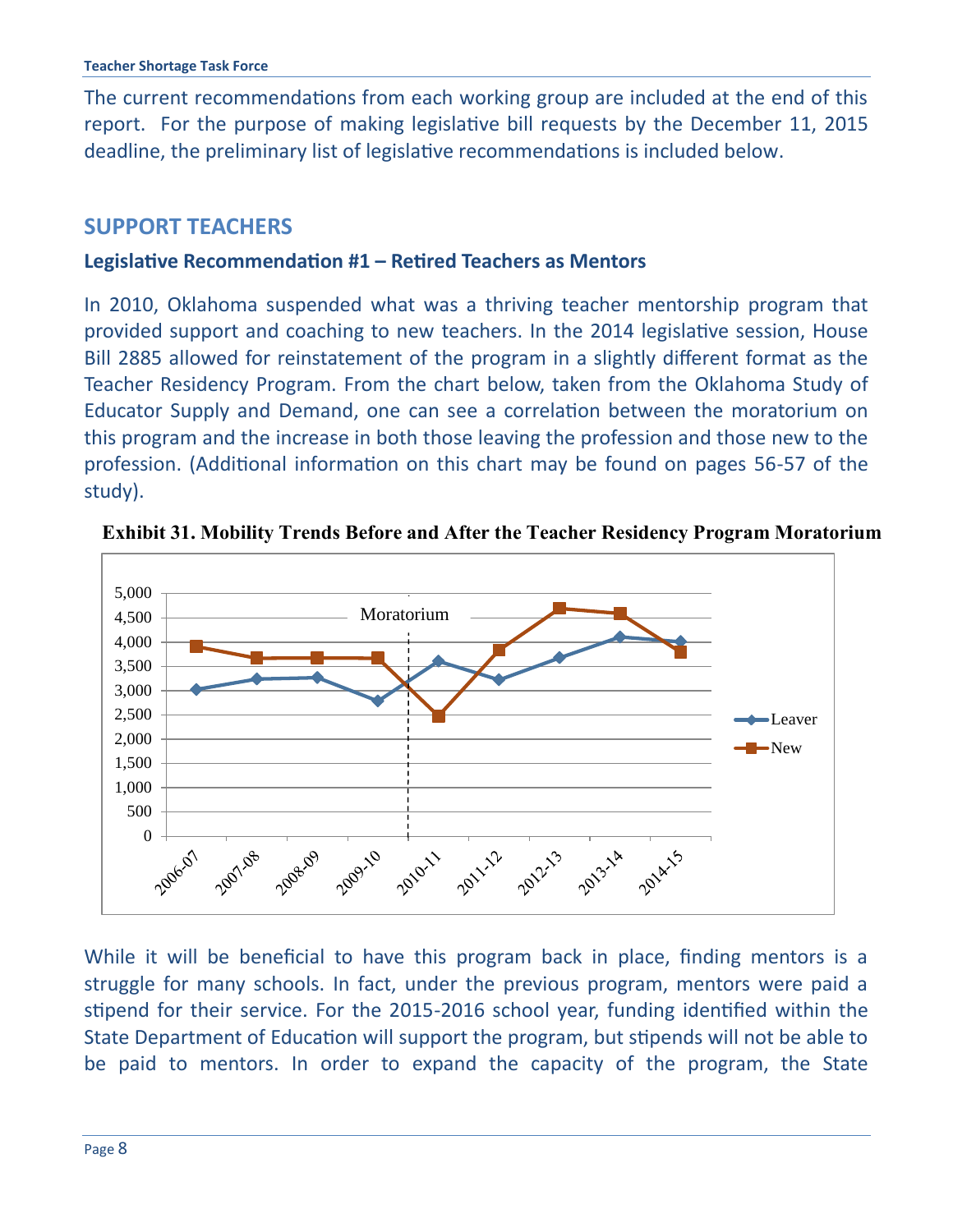Department of Education has requested funding of \$1,000,000 for this program in its FY 2017 budget request.

As evident in the graph below, Oklahoma has a wide distribution across the state of those who may participate in the Teacher Residency Program for the 2015-2016 school year. These numbers are based on an OSDE survey of districts; however, it should be noted that not all districts responded, including Tulsa and some smaller districts. From those that did respond, we find there are 2,156 teachers new to the profession and 1,100 new to their role/position for a total of **3,256**. This number includes those teaching for the first time under an emergency certification. These teachers must be supported and have the resources they need to be successful.





As previously mentioned, finding teachers to serve as mentors is a challenge for many school districts. Current statute requires that mentors be full-time employees. The task force recommends allowing for retired teachers to serve as mentors as part of the Teacher Residency Program.

**Recommendation:** Amend the statute to allow for retired teachers to serve in the role of mentor. The retired mentor would not be employed by the district.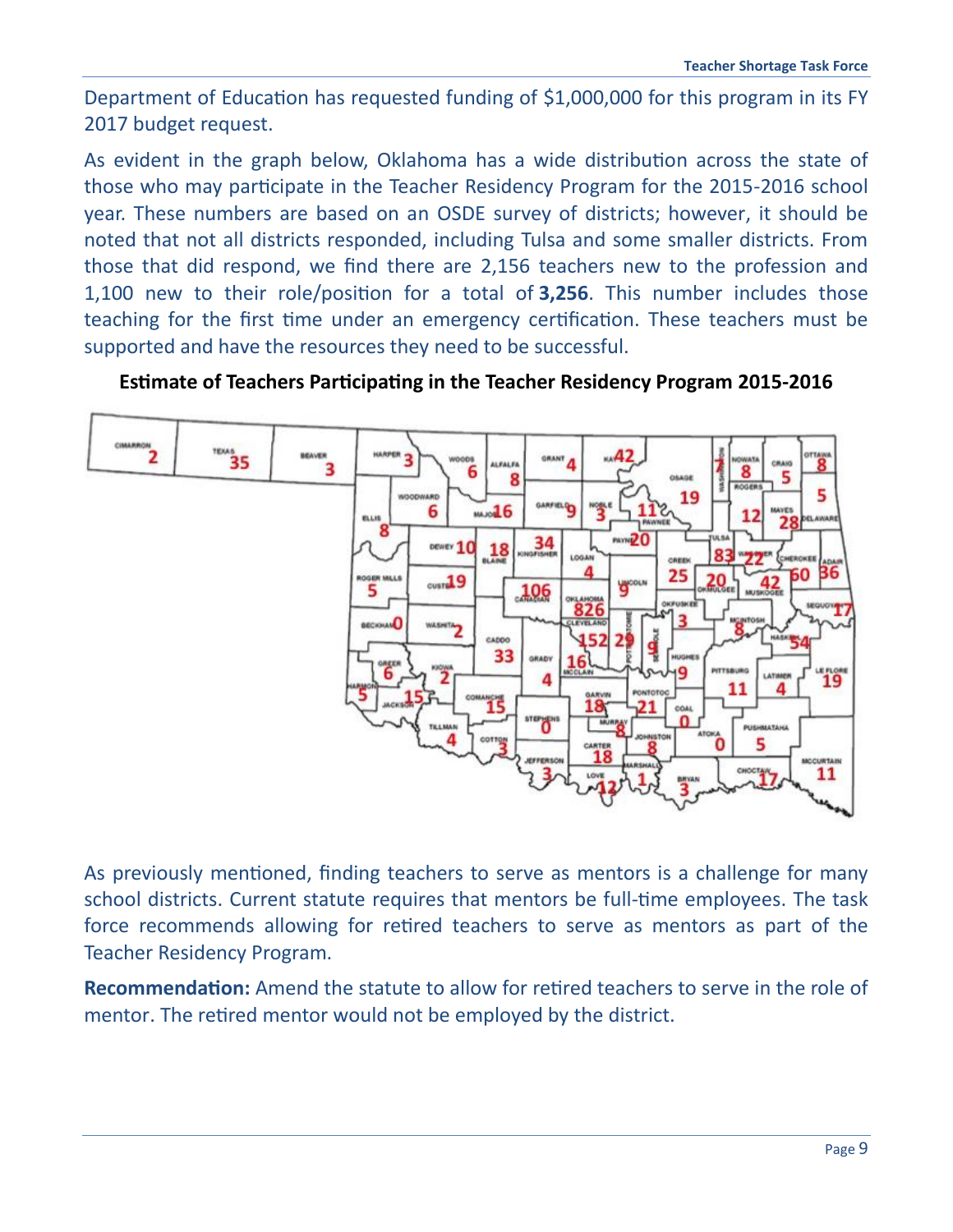# **REMOVE BARRIERS TO ENTRY**

#### **Legislative Recommendation #2 – Scholarship for Certification Exams**

The Teacher Shortage Task Force working groups discussed many barriers to entry into the profession. One such barrier includes the potential cost-prohibitive nature of the exams. To be certified in Oklahoma, teachers are required to take three separate exams including, the Oklahoma General Education Test (OGET), the Oklahoma Professional Teaching Exam (OPTE), and the Oklahoma Subject Area Tests (OSAT). The cost of these three tests approaches \$500.

For many students exiting educator preparation programs with a starting salary of \$31,600 and perhaps large student loans, the cost of these tests can be burdensome, especially for those who may not be successful on their first attempt.

The Teacher Shortage Task Force has recommended that a scholarship program be developed to pay for the costs of the exams, once per applicant. The Office of Educational Quality and Accountability (OEQA) administers these exams, and therefore would need to administer such a program.

While state funding would be needed to support this scholarship program, even a small amount of funding could potentially have a large impact. If the program was funded even at \$100,000, that would allow for 200 teachers to receive scholarships. The State Department of Education also will pursue private matching funds.

**Recommendation:** Create a scholarship program and fund in statute to provide for a one-time scholarship for test takers. Require OEQA to promulgate rules for eligibility based on financial need.

#### L**egislative Recommendation #3 – Recognition of Out-of-State Certification**

It has long been a challenge for Oklahoma that it does not recognize teaching certificates from other states. While it is nationally recognized that Oklahoma has one of the most stringent teacher certification programs in the country, we must recognize that this is one area that could help fill the 1,000-teacher hole that Oklahoma has faced for two consecutive years.

Oklahoma must strike the right balance between finding the teachers it needs and maintaining high standards. Part of the discussion of the Teacher Shortage Task Force has centered on the barrier to enter the teaching profession from those entering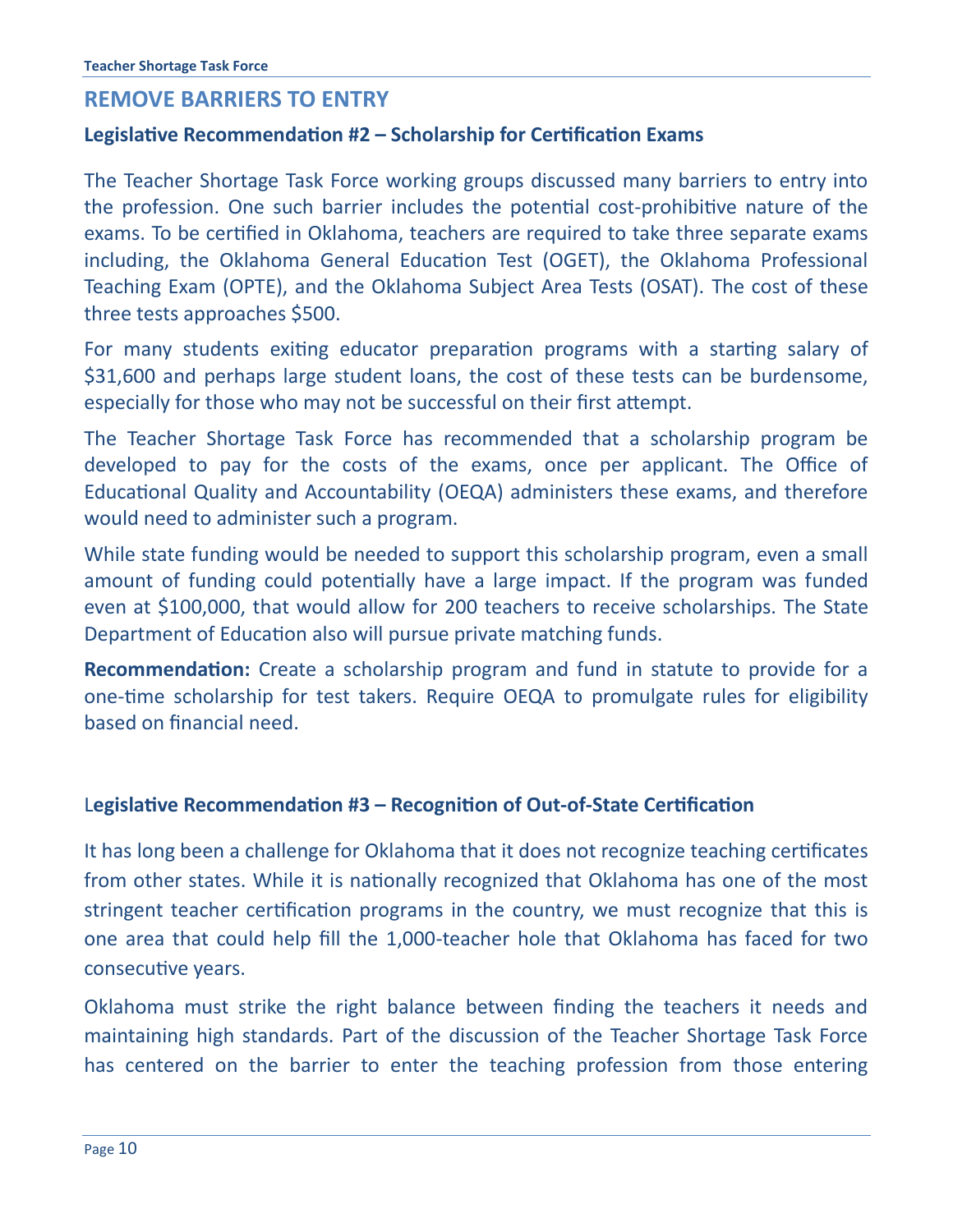Oklahoma from another state. Before 2015, a certified teacher from another state could not teach in Oklahoma without taking, and paying for, all three of the certification tests referenced in recommendation #2.

Imagine a family moving to Oklahoma because of a job change of a spouse and the teacher in the family realizing he cannot teach without clearing this hurdle. Perhaps he moves forward, but perhaps he pursues another profession.

Senate Bill 20 passed in 2015 provided much needed relief in this area. It allowed for out-of-state teachers with more than five years teaching experience to enter Oklahoma and be certified without taking the Oklahoma certification tests. However, if a teacher does not have five years of teaching experience, he must still take the three certification tests. Recent certification numbers from the State Department of Education show that approximately 170 applicants from out-of-state will be saved the cost of the certification tests as a result of this change in 2015-2016. With the current shortage of teachers, we must consider reducing this five-year requirement to allow additional teachers from outof-state to teach in Oklahoma.

**Recommendation:** Remove the requirement for five years of experience, allowing a certified teacher from another state to be certified in Oklahoma regardless of teaching experience.

# **Legislative Recommendation #4 – Pathway to Certification Through Approved Work Experience**

Alternative certification is another area that the Teacher Shortage Task Force felt needed to be addressed. Again, many barriers exist that could prevent a teacher candidate from being placed on a path to alternative certification. Some of these barriers can be addressed in agency administrative rules; however, one in particular cannot.

Current law requires a candidate for alternative certification to have a college GPA of 2.5 on a 4.0 scale. While this certainly does not seem like an overly high threshold, during this time of crisis, we must look at all options. With this specific recommendation, the task force is seeking to create a more efficient pathway for an individual who has had a career in another occupation and has decided he wants to pursue a new career in teaching. It seems logical that the individual's work experience would align with a particular subject area and that experience be sufficient to allow pursuit of the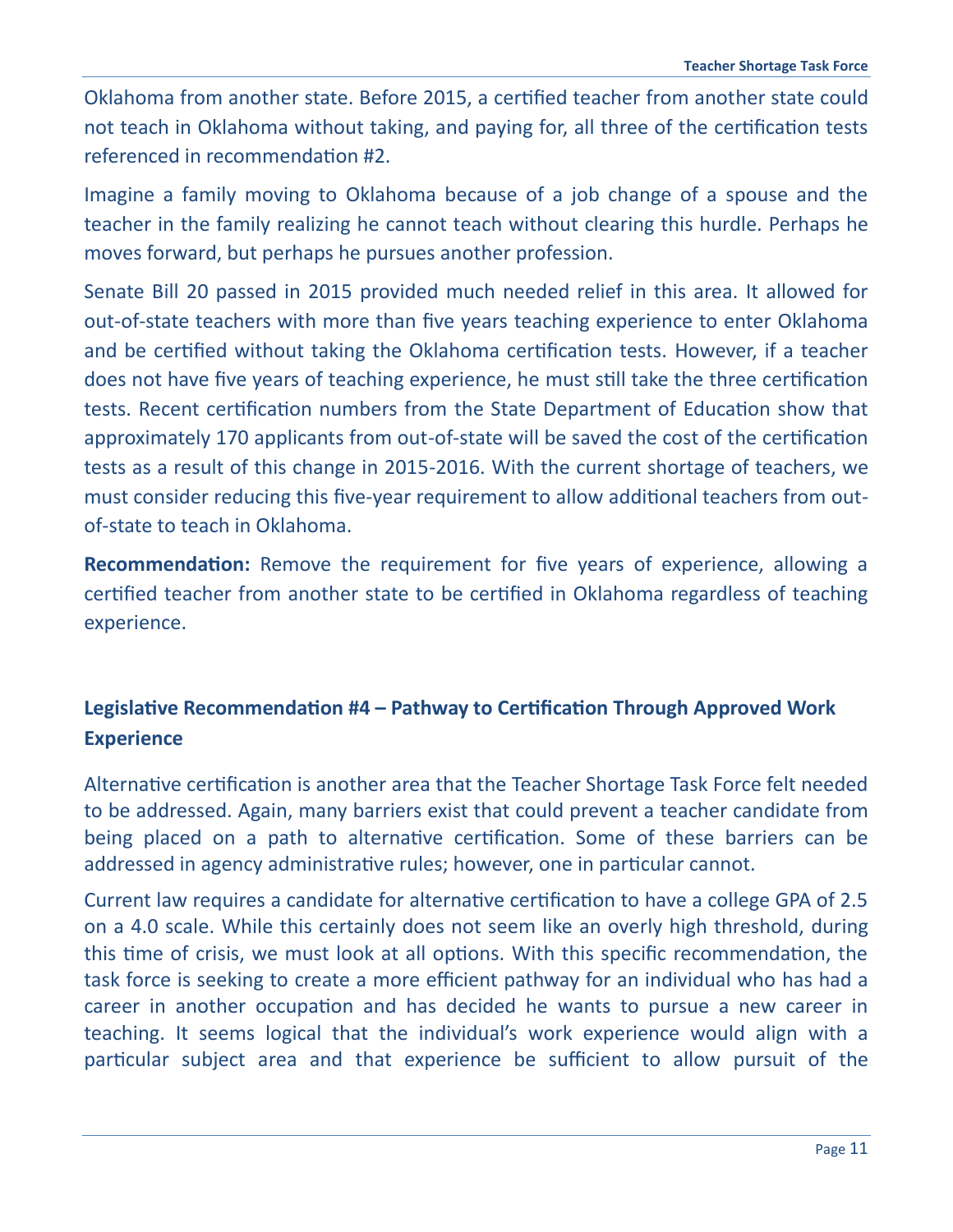alternative certification, keeping in mind that at the end of the alternative certification process, such an individual would still have to pass all three certification tests.

This recommendation would allow the State Department of Education to create a matrix or rubric by which an alternative certification candidate's work experience can be evaluated and aligned with a specific certification area.

**Recommendation:** Allow certain work experience to substitute for the GPA requirement as determined by the State Department of Education, who will develop a matrix to determine what work experience would qualify.

## **Legislative Recommendation #5 – Expanding Opportunities for Adjunct Teachers**

The Teacher Shortage Task Force has discussed the possible use of adjunct teachers to help fill the current shortage. Allowing for those in private business to help in this time of need could be beneficial in a variety of ways. However, current law limits an adjunct teacher to 90 hours of teaching per semester, which averages out to about one hour per day for an entire semester. While this may be suitable for a business person who wants to commit to a school and teach one class, it would not allow for anything more.

Perhaps new cooperation can be found between education and business by increasing this limit. Oklahoma has obvious needs for teachers, and Oklahoma also has a large number of business people who have been laid off from the oil and gas industry. Allowing school districts to have greater flexibility for hiring adjunct teachers could be a win-win for both industries.

**Recommendation:** Increase 90-hour limit to 270 hours.

#### **Legislative Recommendation #6 – Cost and Comparability of Certification Exams**

As stated in recommendations #2 and #3, current certification examination requirements are costly, and comparability to other states is lacking, which creates a barrier for out-of-state teachers to enter Oklahoma.

Recognizing that other states test their teacher candidates with a focus on subject area knowledge and pedagogical knowledge, the pursuit of a less expensive testing regiment while maintaining high quality assessment measures has the potential of securing more teachers into our classrooms.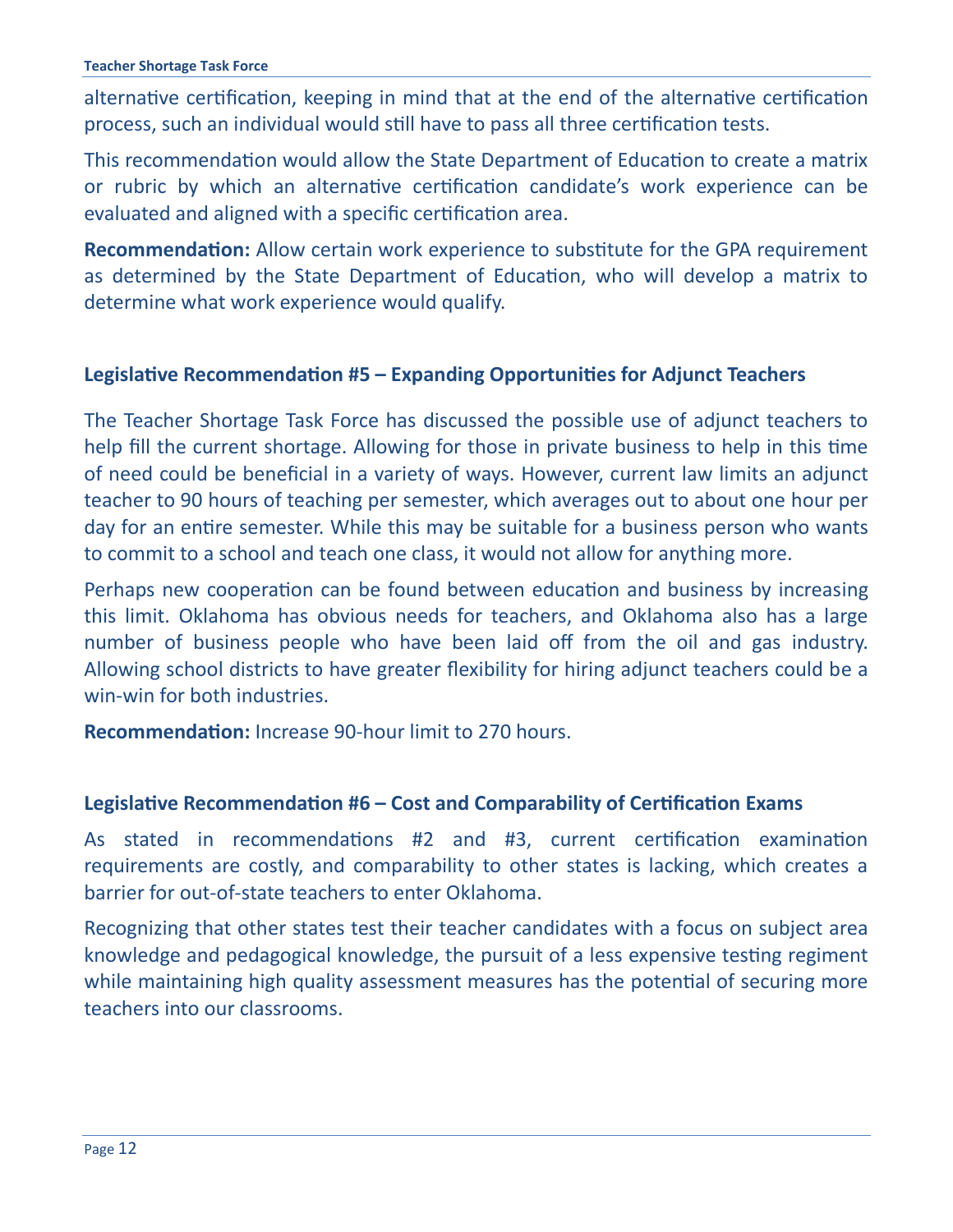Current costs for Oklahoma certification exams are shown below. These costs show the expense of those who pass the exams the first time. Also, these costs do not account for those who take add-on tests.

OGET (Oklahoma General Education Test) **\$65**

OSAT (Oklahoma Subject Area Test) **\$80**

OPTE (Oklahoma Professional Teaching Examination) **\$140**

Computer-based testing fee - **\$25** per test

Registration fee **\$30** (in a program year – ex. September 1, 2015 to August 31, 2016)

It is worthwhile to recognize that some states do not require what would be the equivalent to Oklahoma's OGET. Additionally, Oklahoma requires a fourth test, Oklahoma Reading Test, for those pursuing Early Childhood and Elementary certification. Though this test has no fee attached, it is yet another test added to a list of exams that may be more efficiently captured in another testing program.

**Recommendation:**Explore legislative solutions supporting a more cost-effective certification program as well as consideration of a certification tool used broadly by other states.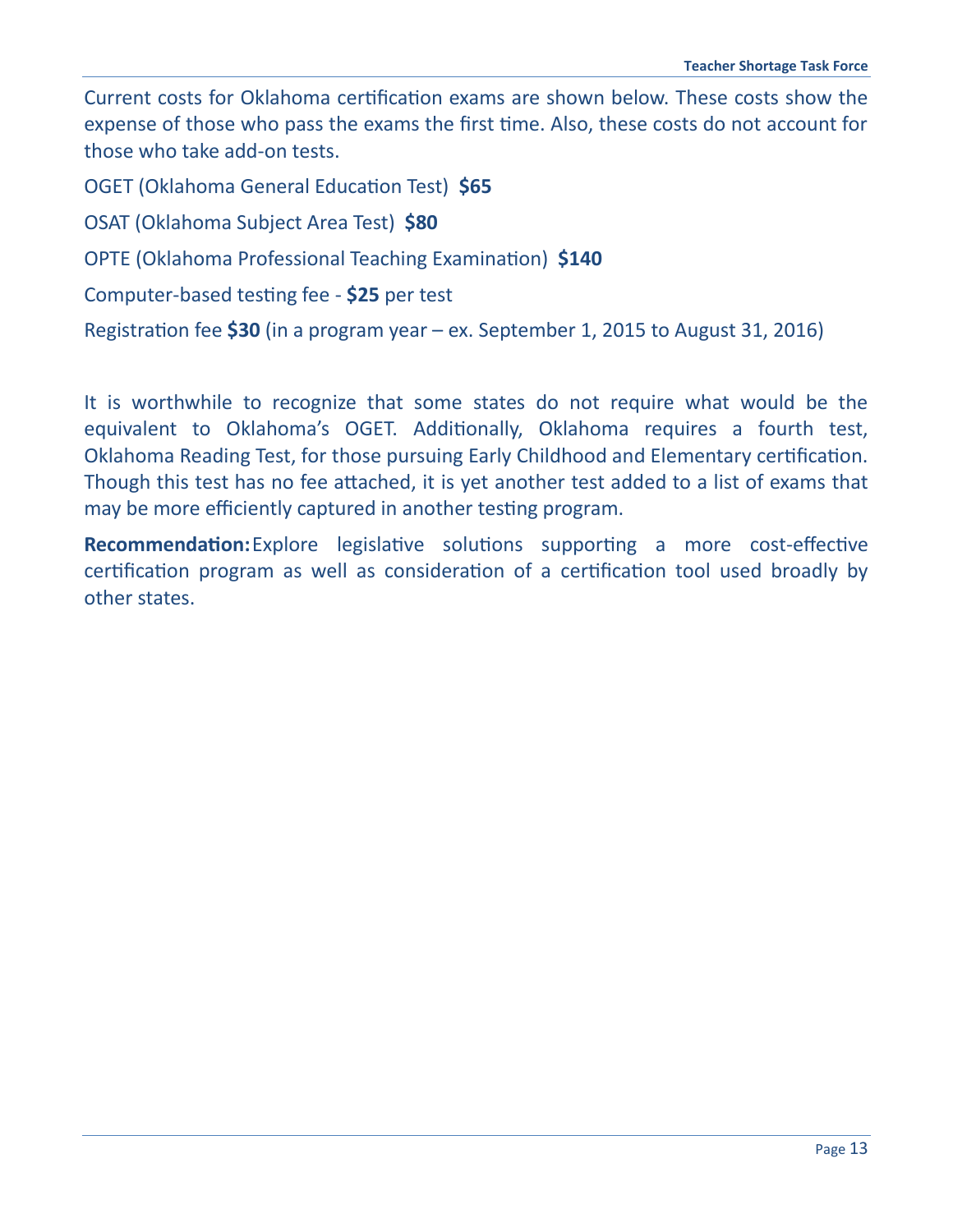# **RECRUIT AND INCENTIVIZE**

#### **Legislative Recommendation #7 – Teacher Recruitment Program**

It is well known, both anecdotally and through research, that Oklahoma loses many teachers to the state of Texas for a variety of reasons. Again, using the Oklahoma Study of Educator Supply and Demand, we find that the cost to hire and retain educators in the states surrounding Oklahoma is much higher, specifically in Texas, presenting competition for educators in Oklahoma. (Additional information on this chart can be found on pages 75-77 of the study.) Than in Andrew more costs suggest that the cost of educational staff in Arkansas has almost always been lower than in s well known, both anecdotally and through research, that Oklahoma loses r the surfounding extational is much inglicity specifically in texas, present  $n$ petition for equicators in Okianoma. (Additional information on this chart  $\alpha$ 





*Source:* The Texas School Finance Project, Bush School of Government and Public Service, Texas A&M University.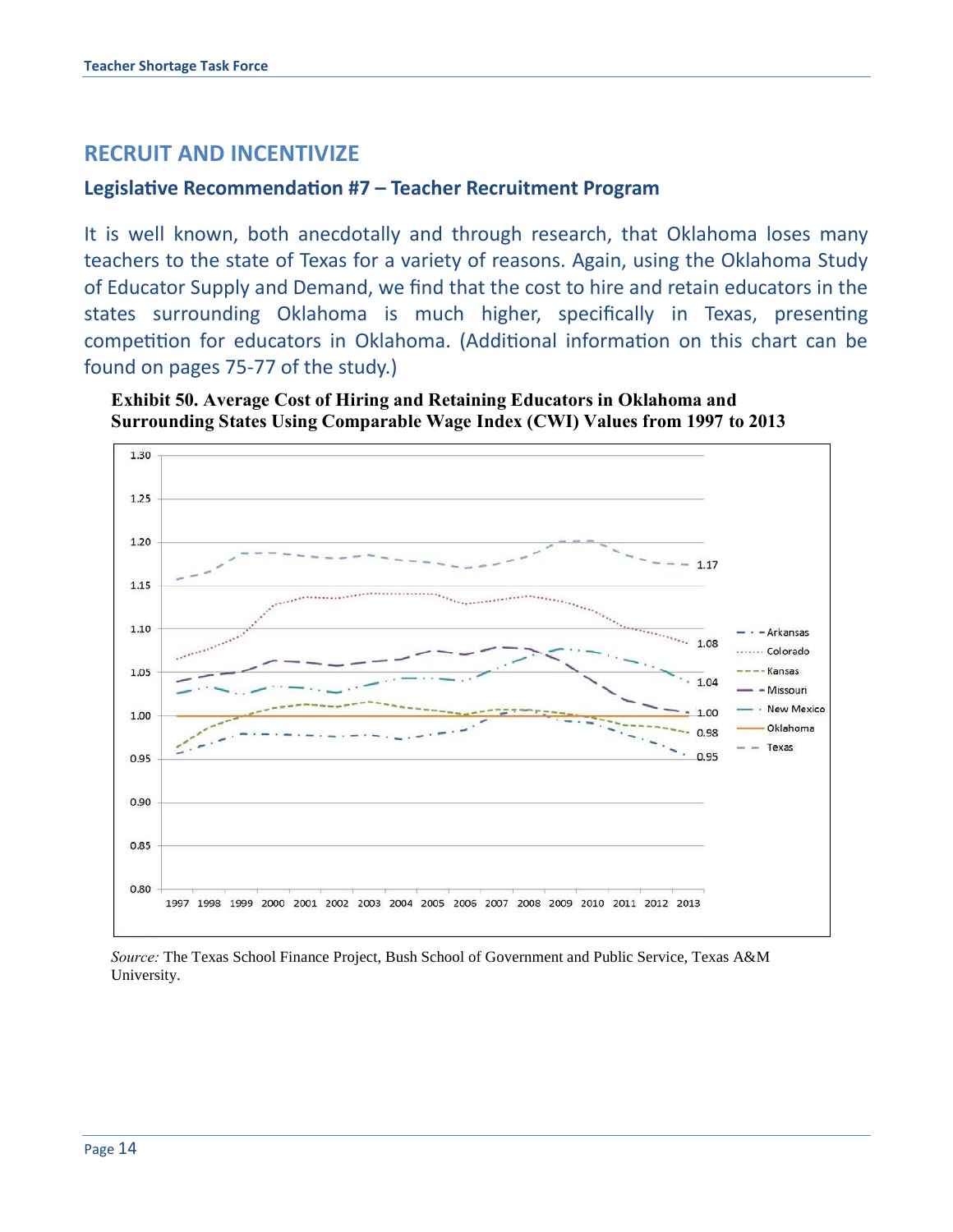In thinking about solutions, the Teacher Shortage Task Force looked to the success of Texas. One of those solutions is a robust teacher recruitment program. Texas launched such a program in the late 1990s. Oklahoma should consider a teacher recruitment program to include the following policy areas:

- $\triangleright$  Targeted recruitment of high school students, undergraduate students, mid-career professionals, and military personnel to enter the teaching profession;
- Greater awareness of current assistance programs available to teachers and teacher candidates, including loan forgiveness programs, scholarship opportunities and community discounts;
- $\triangleright$  Partnership with the business community to provide opportunities for teacher externships and summer jobs; and
- $\triangleright$  A long-term plan to promote the teaching profession as a sought after and appreciated career path.

**Recommendation:** Adopt and fund a Teacher Recruitment program, with matching funds from the business and education community.

# **Legislative Recommendation #8 – Pay and Multi-Year Commitment for Student Teachers**

Oklahoma's need for increased teacher compensation is well known. Certainly a conversation about the teacher shortage without discussion of compensation would be neglectful. While Superintendent Hofmeister has presented a five-year plan to raise teacher compensation for all teachers, Oklahoma must also pursue avenues to close the equity and opportunity gaps for students in high minority and high poverty areas.

Research shows that teachers seeking their first jobs overwhelmingly choose to teach in school districts near where they grew up, so special emphasis should be placed on those educator preparation students coming from high minority and high poverty areas. (*source:* https://www.gsb.stanford.edu/insights/surprising-reason-urban-schools-attractless-qualified-teachers)

One possible way to draw teachers to these areas is to allow educator preparation students, while in their last semester of college, to contract as regular teachers with school districts having certain demographic qualities. This approach would place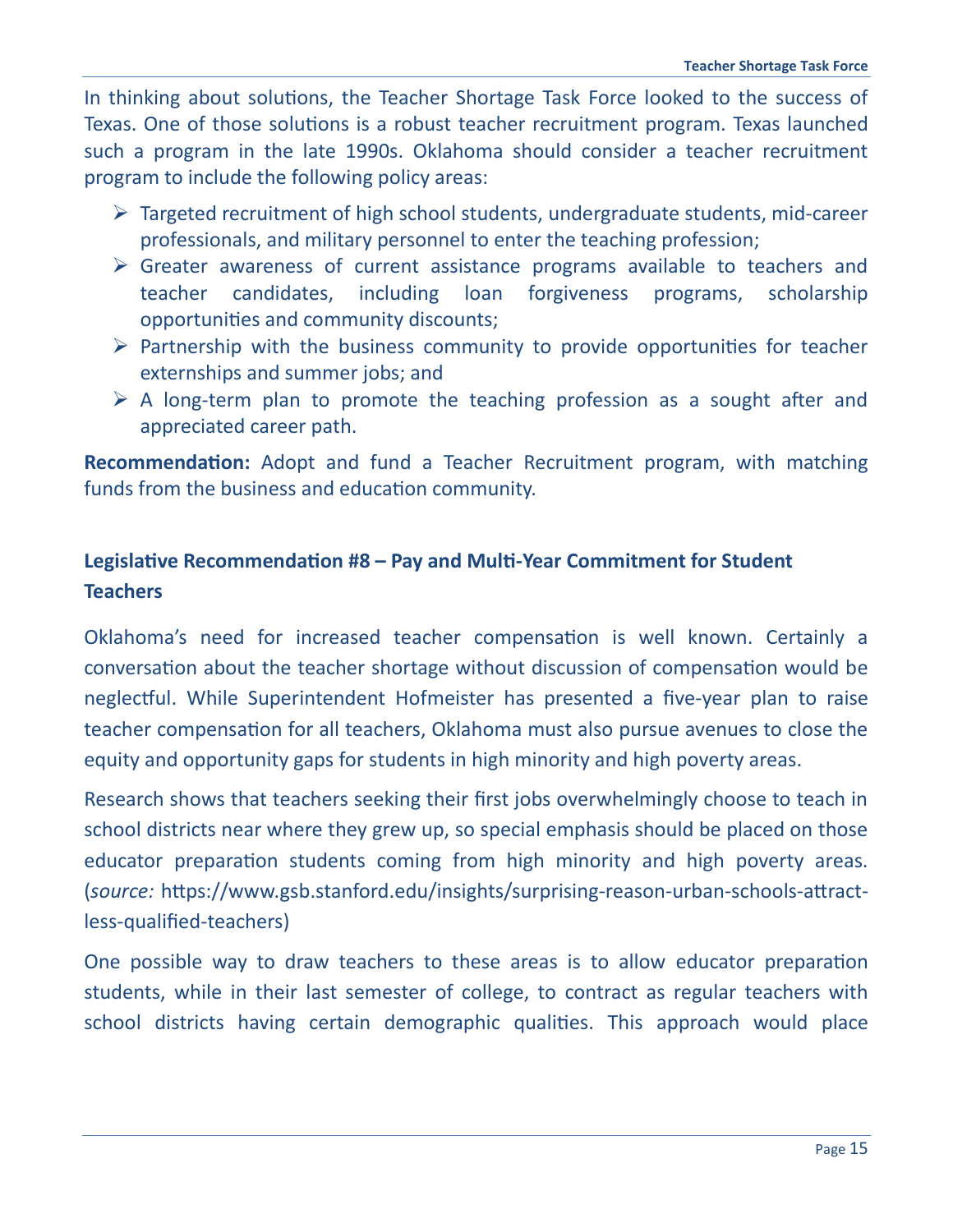teachers into classrooms earlier in their careers — a benefit to districts — and allow student-teachers to receive a paycheck.

Additionally, the Legislature should consider other incentive opportunities including pay, loan forgiveness, etc., to keep these students in these high-need areas.

**Recommendation:** Incentivize soon-to-be graduates of educator preparation programs to teach in schools with specific demographics (high poverty, high minority, etc.) by allowing them to be under regular contract (instead of temporary) and work as a teacher in their last semester of educator preparation, and allow for the potential of a multi-year contract at the end of their student teaching. Consider additional incentives such as additional pay or loan forgiveness.

# **Legislative Recommendation #9 – Teacher-Leader Program with Extended Contract and Stipend**

Based on anecdotal evidence, we know that many teachers leave their positions to become school administrators because of increased pay. This presents a lose-lose situation for Oklahoma education. Oklahoma is losing good classroom teachers to administration, while gaining administrators who wish they were still in the classroom.

Again referencing the Oklahoma Study of Educator Supply and Demand, we see that mid-career teachers (age 45) make only 64% of similarly situated non-teachers, while early-career teachers (age 25) are slightly less disadvantaged making 75% of similarly situated non-teachers. This scenario presents a significant challenge to retaining midcareer teachers in Oklahoma. (Additional information on this chart can be found on pages 78-79 of the study.)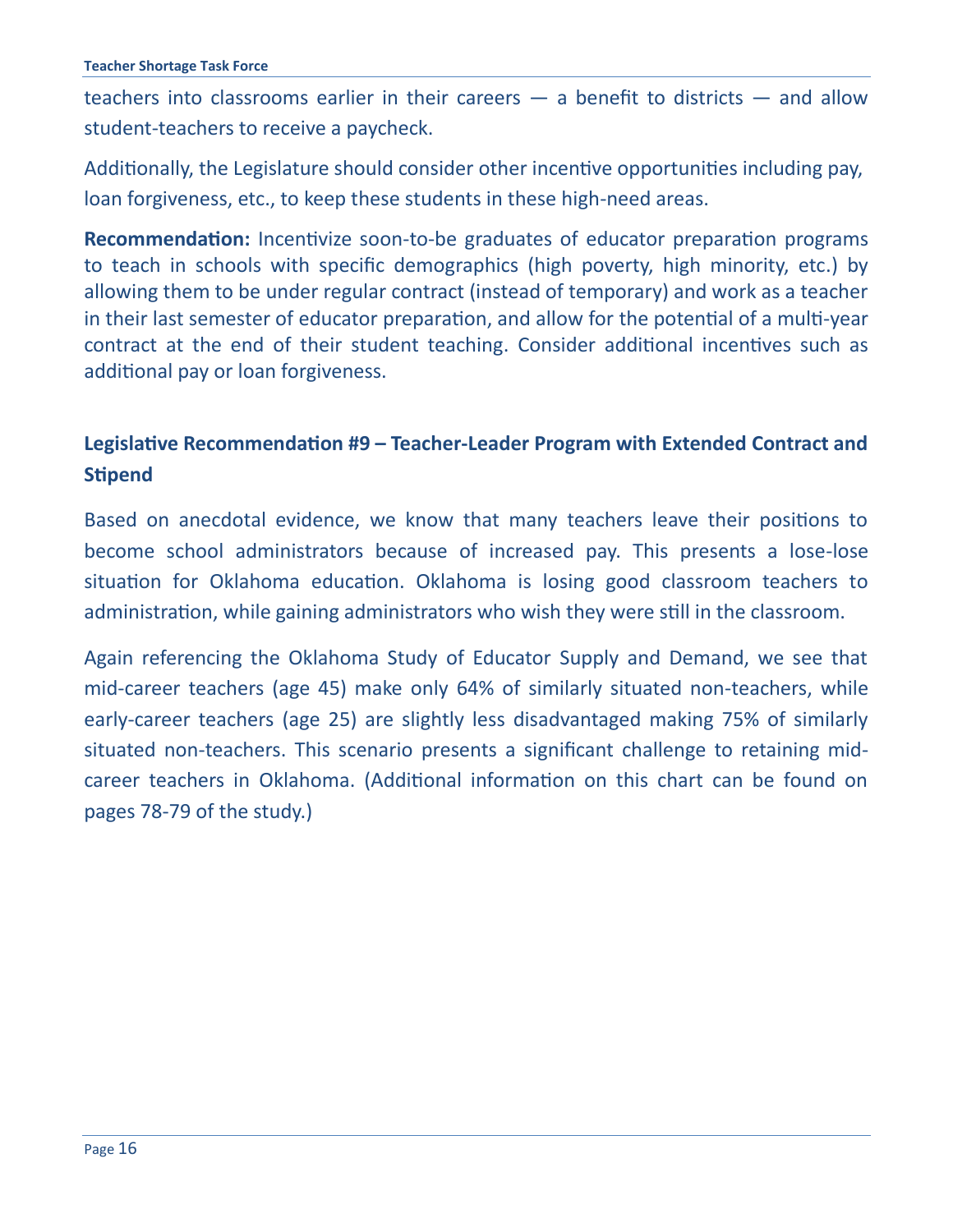

**Exhibit 52. Salary Ratios of Teachers to Similar Workers in Oklahoma for Early- and Mid-Career Individuals Using the Wage Competitiveness Index (WCI) From 2007 to 2012** 

*Source: Is School Funding Fair? A National Report Card.* Education Law Center, Newark, N.J.

Oklahoma must create better career ladders that provide for increased advancement and leadership among teachers. The State Department of Education has studied the *Research Question 15: Employment Outcomes of Education Majors One Year* Iowa Teacher Leadership and Compensation System as a possible model for Oklahoma. (source:https://www.educateiowa.gov/sites/files/ed/documents/2013-07-15GuidanceOnTheTLCSystem.pdf) employees of education majors on the year following graduation. Exhibit 53 displ with the state that deserves consideration when for the state that deserves consideration when for the state o<br>In the state of the state of the state of the state of the state of the state of the state of the state of the

A system like that of lowa has the potential to not only provide increased compensation for select teachers, but also will provide much needed instructional capacity while facilitating the spread of best practices among Oklahoma teachers.  $\alpha$  system like that or lowa has the potential to not only provide increased comper

Recommendation: Create a pilot program directing the State Department of Education to work with districts on different teacher/leader models. Allow for a limited number of teachers to be recommended by their districts to be either, model, mentor or lead teachers, or instructional coaches. Teachers in these roles would receive an additional contract and a stipend for their leadership role.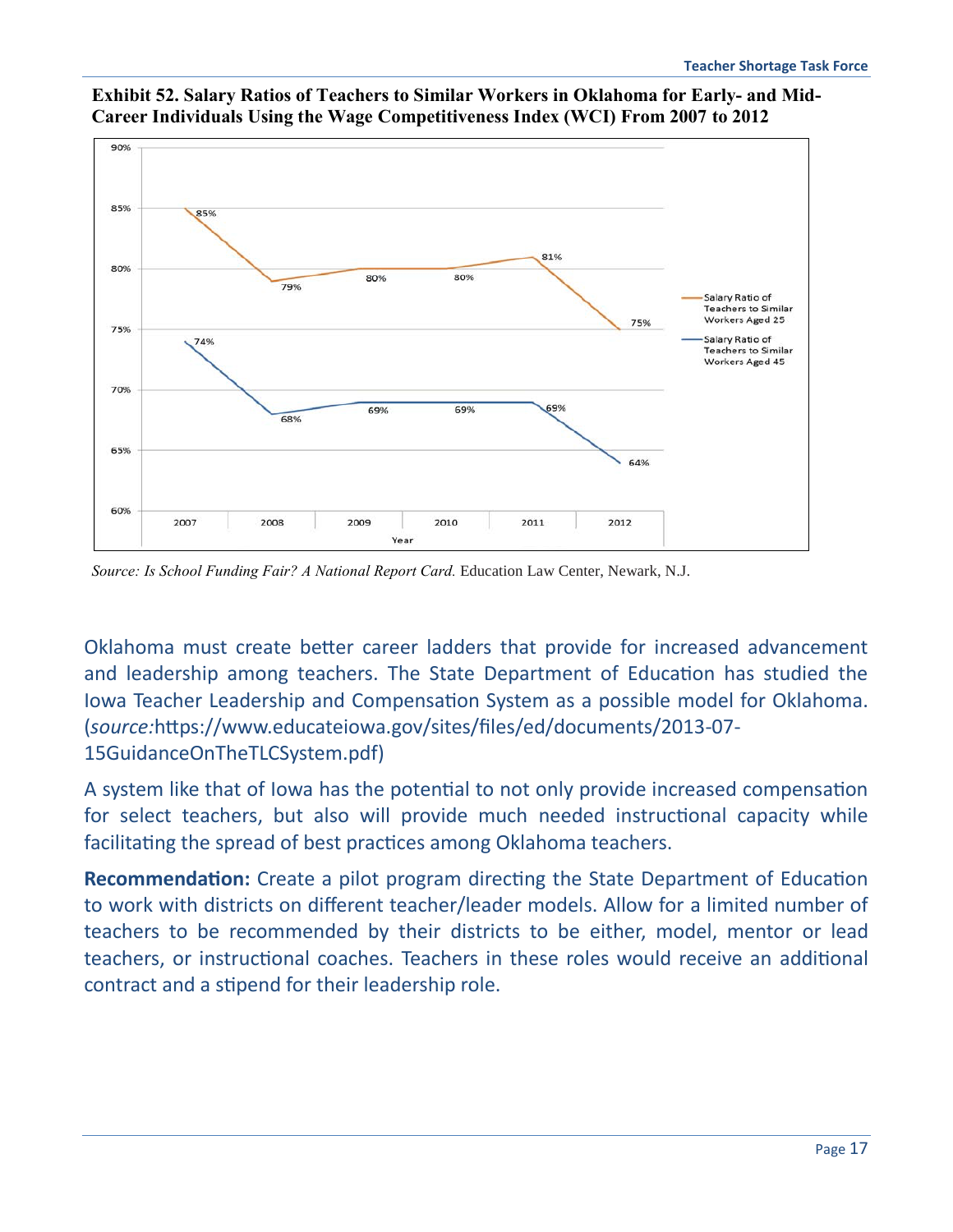# **WORKING GROUP RECOMMENDATIONS**

## **Legislative/Regulatory**

- **1. Amend language to include retired teachers as mentors as used in the Teacher Residency Program**
- **2. Pursue legislation to provide tiered teacher leader similar to the Iowa model**
- **3. Pursue legislation for certification test scholarships**
- **4. Exempt OGET, OSAT, and OPTE for certified experience as it relates to reciprocity**
- **5. Conduct cost analysis on high quality an affordable health insurance A. Allow married couples to hold individual insurance benefits B. Create a uniform calendar for mobility of teachers to prevent lost coverage and overlapping coverage**
- **6. Increase the 90-hour limit to 270 hours for adjunct teachers**
- **7. Consider multi-year contracts for teachers in high needs areas – teacher evaluation attached to contract**
- **8. Work with Red Tape Task Force to pursue cost savings A. OCAS (Oklahoma Cost Accounting System) coding to address administrative costs**
	- **B. Group purchasing models for districts**
- **9. Partner with State Regents for Higher Education to bring awareness to Teach Oklahoma and Loan Forgiveness programs**
- **10.Support existing legislation to amend the retired teacher pay cap**
- **11.Pursue incentive pay models including district level development of their own strategies**
- **12.Consider addressing certification overlapping (PreK-6 th certification and 7th - 12th certification)**